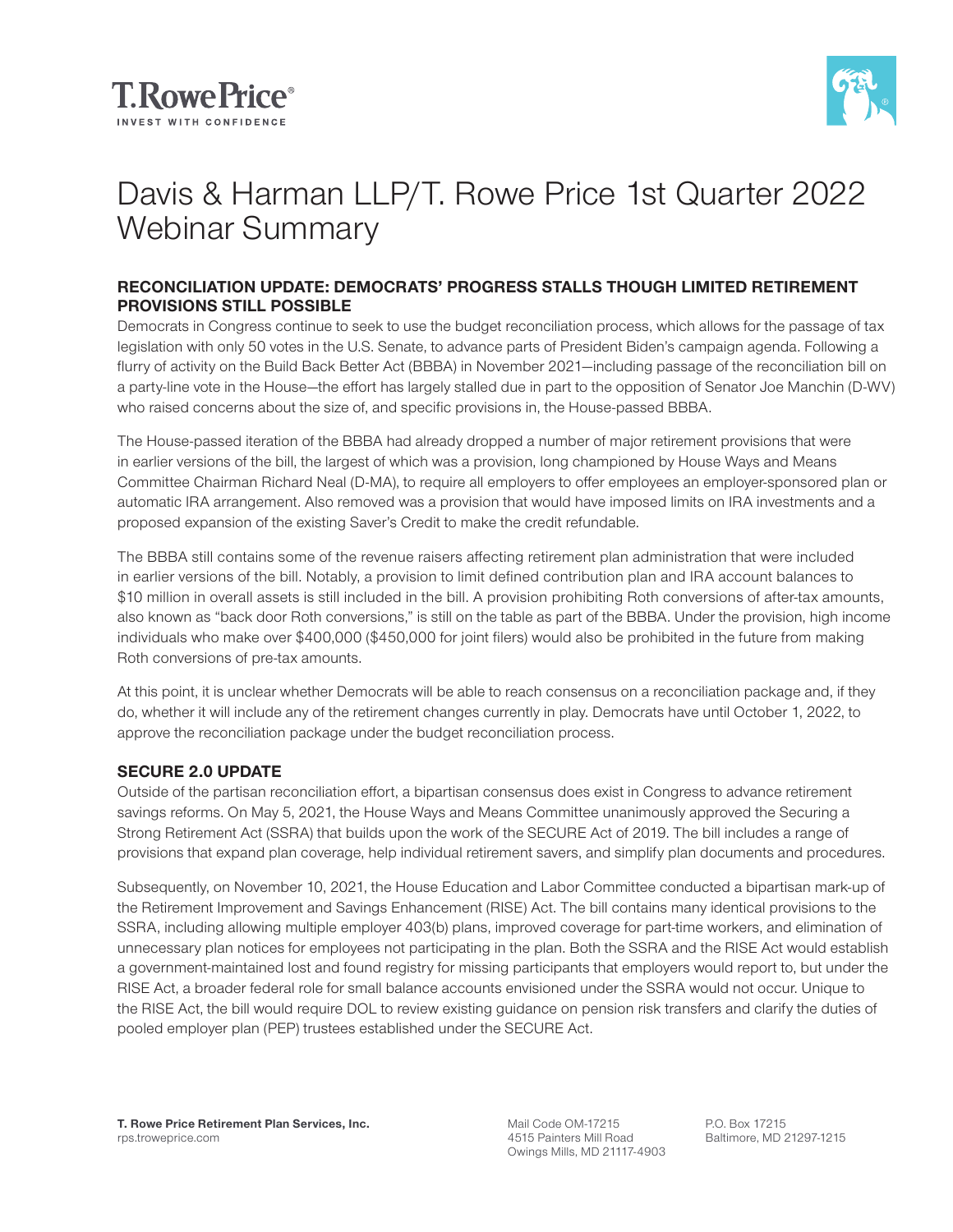It is expected that a House SECURE 2.0 package could receive a full vote in the House of Representatives very soon, in part due to the commitment of Chairman Neal, as well as a bipartisan desire to advance additional retirement reform. However, the U.S. Senate still needs to put together its own SECURE 2.0 bill, which is expected to occur this spring with formal consideration in the Senate Finance Committee and the Senate HELP Committee.

Ultimately, the final SECURE 2.0 bill package is likely to be a combination of provisions from the House SECURE 2.0 proposals, existing Senate proposals from Senators Ben Cardin (D-MD) and Rob Portman (R-OH), and perhaps some additional new proposals. For example, it is possible that provisions relating to fee disclosures, emergency savings, and lifetime income guarantees could be inserted into the SECURE 2.0 product as it advances in the Senate. The looming retirement of a number of key members of Congress—such as Kevin Brady (R-TX) and Portman—is also driving a bicameral effort to enact a SECURE 2.0 bill in 2022.

## **TREASURY DEPARTMENT AND IRS RELEASE LONG-AWAITED RMD PROPOSED REGULATIONS**

Enacted in December 2019, the SECURE Act changed the rules for required minimum distributions (RMDs) in two keys ways. First, it increased the RMD age to 72. Second, it significantly revised the RMD rules that apply after a plan participant or IRA owner dies. Under the SECURE Act rules that are now in effect, most beneficiaries are required to empty out their plan account or inherited IRA within 10 years of the death of the plan participant or IRA owner (often referred to as the "10-year rule"). Exceptions exist for surviving spouses, beneficiaries who are not more than 10 years younger than the plan participant or IRA owner, chronically ill or disabled individuals, and minor children of the plan participant or IRA owner (until they reach the age of majority).

On February 24, 2022, the Treasury Department and Internal Revenue Service (IRS) released long-awaited proposed regulations relating to the SECURE Act changes to RMDs. The proposed regulations are a comprehensive re-write of the current RMD regulations as well as a re-write of other related regulations, such as those that address rollovers. While some provisions of the proposed regulations reflect changes in the law that plans and IRA custodians have already folded into administration, other provisions are likely to be the subject of significant pushback.

One key issue is the effective date. IRS proposes to apply the new regulations for calendar years beginning on or after January 1, 2022. In addition, IRS did not propose any extension of the deadline to adopt plan amendments to reflect the SECURE Act, which could be as early as the end of 2022. Comments on the proposed regulations are due May 25, 2022.

The RMD proposal is the first major SECURE Act-related regulation that has been issued since the law's 2019 enactment. The Treasury Department and IRS have yet to issue guidance (or have issued very limited guidance) with respect to many other SECURE Act provisions. The most eagerly awaited next piece of guidance relates to the new long-term, part-time employee provision of the SECURE Act; timing of release of that proposal is uncertain.

## **DOL RELEASES RFI ON CLIMATE CHANGE-RELATED FINANCIAL RISK**

On February 14, 2022, DOL published a Request for Information (RFI) related to climate-related financial risk. The wide-ranging RFI generally asks commenters what the federal government—and DOL in particular—could do to address the impact of climate change on retirement savings. For example, the RFI contains a series of questions on the possibility of enhancing annual Form 5500 reporting with questions related to the plan's approach to the risks of climate change. Other questions deal with the potential impact of index investing in the federal government's Thrift Savings Plan; whether annuities are a possible risk mitigation tool with respect to the effects of climate change; and whether the government should take some action with respect to investing outside of retirement plans, such as in IRAs or other non-ERISA arrangements.

While many of the questions posed in the RFI are not likely to lead to concrete government proposals, the RFI is another sign that taking action on climate change is a clear Biden Administration priority. The RFI also offers a wide-ranging opportunity for interested parties to share what they believe the federal government should or should not do with respect to climate change. Comments on the RFI are due May 16, 2022.

#### **GUIDANCE ON CRYPTOCURRENCY IN PLANS**

On March 10, 2022, DOL issued Compliance Assistance Release 2022-01, which relates to 401(k) plan investments in cryptocurrencies. The release tells plan fiduciaries of 401(k) plans to exercise "extreme care" in considering cryptocurrencies as part of a 401(k) investment menu for plan participants. In addition, DOL states that it "expects to conduct an investigative program aimed at plans that offer participant investments in cryptocurrencies and related products, and to take appropriate action to protect the interests of plan participants and beneficiaries with respect to these investments." Interestingly, while the release is primarily focused on cryptocurrencies as part of the menu of a 401(k) plan, DOL states that plan fiduciaries that offer them as investment options or *allowing them through brokerage windows* "should expect to be questioned about how they can square their actions with their duties of prudence and loyalty."